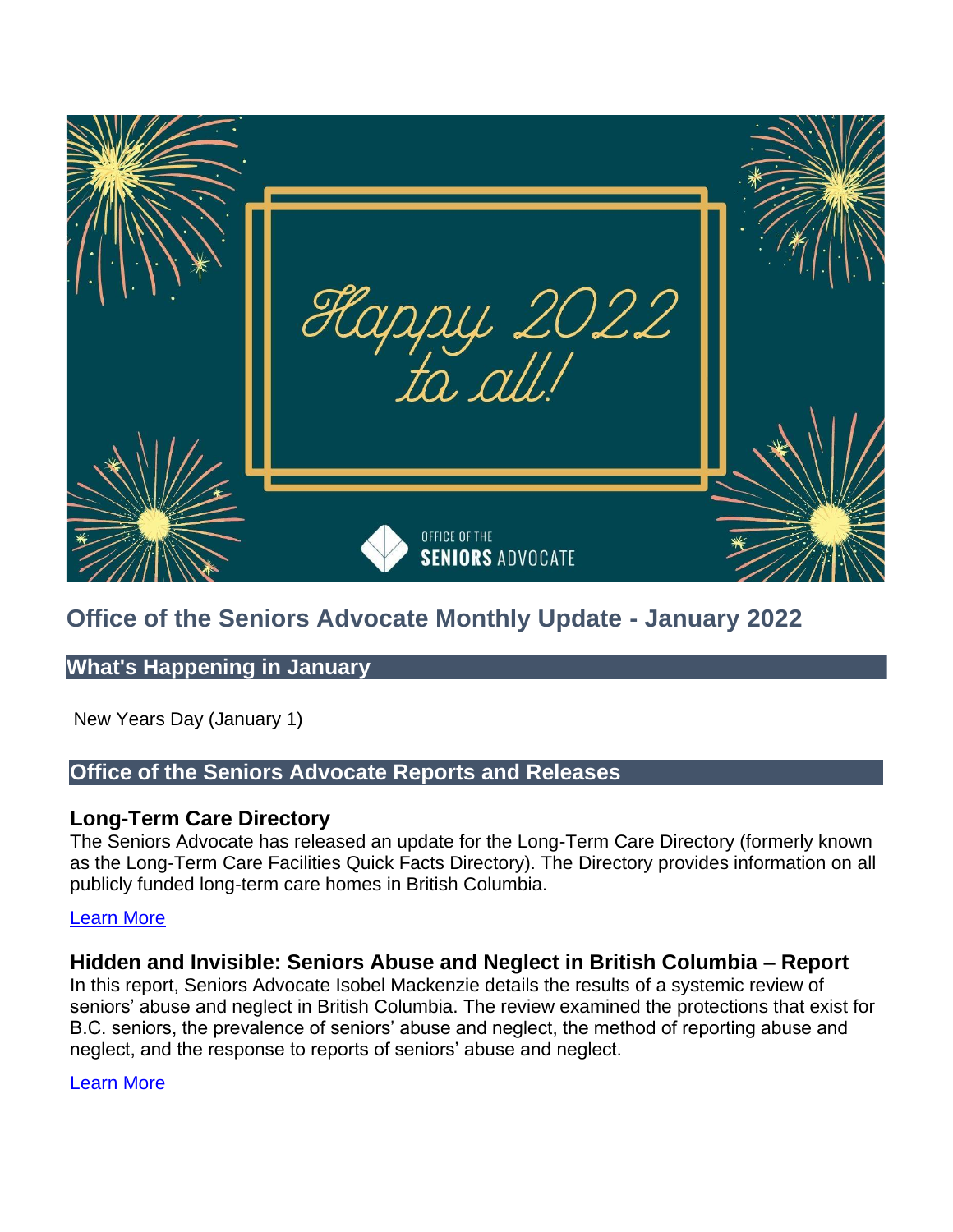# **Seniors Advocate: "Every Resident in Long-Term Care is Entitled to a Designated Visitor"**

B.C. Seniors Advocate, Isobel Mackenzie is asking the Province to declare that every resident in long term care is entitled to designate at least one person as their essential visitor.

### [Learn More](https://www.seniorsadvocatebc.ca/app/uploads/sites/4/2022/01/January-6-OSA-NR-LTC-essential-visitors.pdf)

### **Home Support Survey**

In December 2021, the Office of the Seniors Advocate launched the second province-wide survey of Home Support recipients and their families/caregivers. All recipients of Home Support will receive a survey package in the mail. In addition, their family/caregivers will be invited to answer a survey as well. If you have received your survey but would like assistance with completing it over the telephone, please contact our office at 1-877-952-3181. A member of our Information and Referral team would be glad to set this up for you.

[Learn More](https://www.seniorsadvocatebc.ca/current-issues/home-support-survey-2022/) 

## **COVID-19**

## **COVID-19 Vaccinations**

As of January 4, 92.0% (4,264,858) of eligible people 12+ in B.C. have received their first dose of COVID-19 vaccine, 89.7% (3,880,253) have received their second dose and 22.2% (960,090) have received a third dose.

Beginning in January 2022, the booster plan will expand to include all British Columbians. It is important to be registered with the Get Vaccinated provincial registration system and have your immunization record must be up to date. To register, visit the [How to Get Vaccinated for COVID-](https://www2.gov.bc.ca/gov/content/covid-19/vaccine/register)[19 w](https://www2.gov.bc.ca/gov/content/covid-19/vaccine/register)ebsite. Having the BC Vaccine Card/passport does not mean you are registered with the Get Vaccinated System. The Get Vaccinated phone centre is open seven days a week, 7 am to 7 pm. To ask questions and verify your registration please call 1-833-838-2323.

Proof of full vaccination is required to access some events, services, and business in British Columbia. This requirement applies to all people born in 2009 or earlier (12+).

[Learn More](https://www2.gov.bc.ca/gov/content/covid-19/vaccine/proof) 

# **COVID-19 Update**

A number of public health restrictions are in place from December 20, 2021 to January 31, 2022, limiting indoor personal gatherings, sports tournaments, and events.

[Learn More](https://www2.gov.bc.ca/gov/content/covid-19/info/restrictions) 

### **Long-Term Care update**

As of January 5, there are 17 active outbreaks in long term care (LTC) facilities and one active outbreak in an assisted living (AL) facility.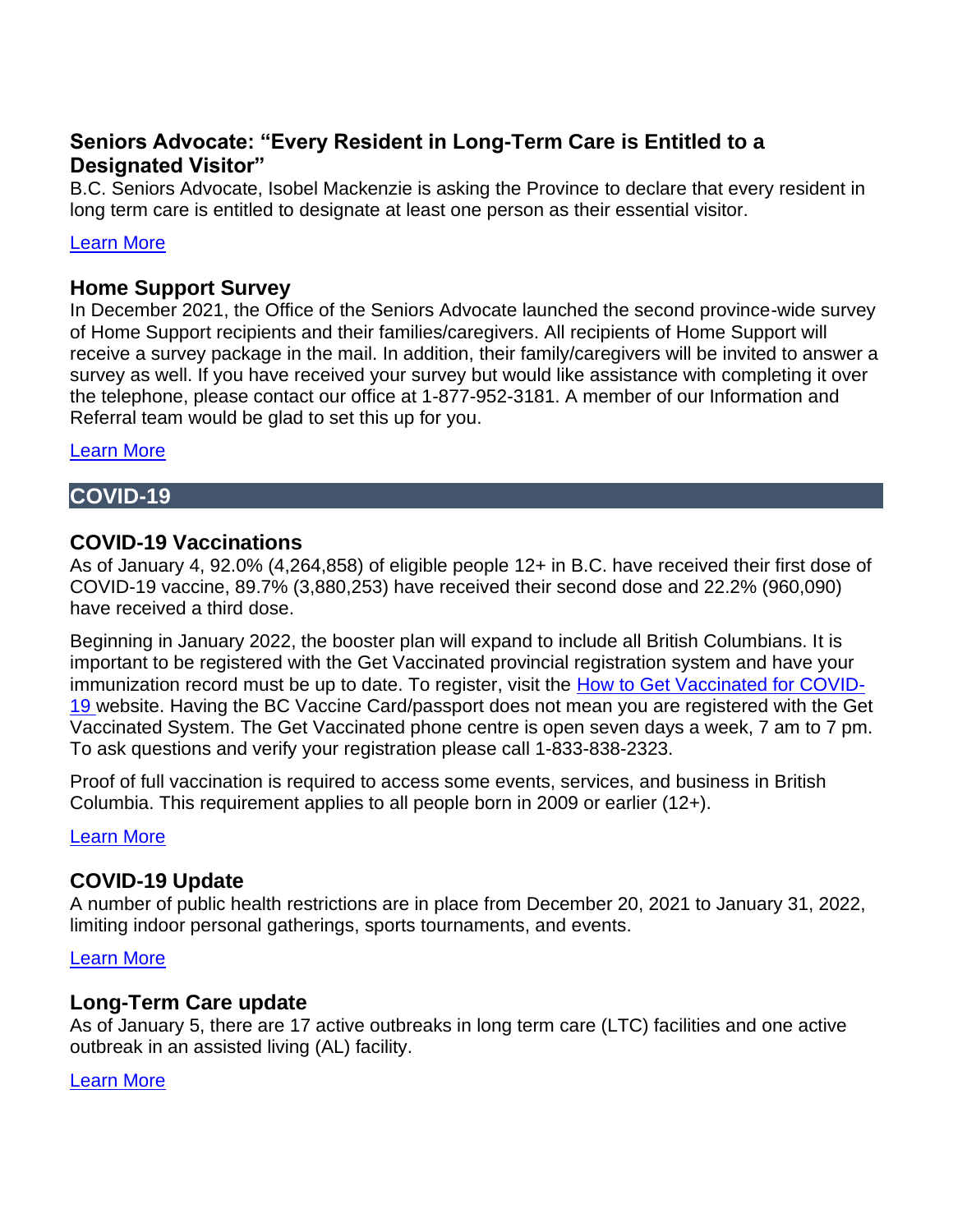# **Provincial News**

### **Statements from the Provincial Health Officer and Minister of Health**

The Provincial Health Officer and the Minister of Health release regular statements that can be accessed on the [BC Government News](https://news.gov.bc.ca/) website.

# **Recent Announcements from the B.C. Government Impacting Seniors**

- December 10 [New affordable seniors housing begins construction in Pender Harbour](https://news.gov.bc.ca/releases/2021AG0183-002365)
- December 14 B.C.'s vaccination effort boosted by community pharmacies
- December 20 Provincial grant will [benefit seniors at risk of homelessness](https://news.gov.bc.ca/releases/2021MMHA0069-002419)

December 22 [New affordable homes for people with low incomes open in Powell River](https://news.gov.bc.ca/releases/2021AG0188-002437) 

# **National News**

### **Statements from the Chief Public Health Officer of Canada**

The Chief Public Health Officer of Canada releases regular statements that can be accessed on the [Government of Canada News w](https://www.canada.ca/en/news.html)ebsite.

### **Recent Announcements from the Federal Government Impacting Seniors**

- December 17 Government of Canada announces additional measures to contain the spread [of the Omicron variant](https://www.canada.ca/en/public-health/news/2021/12/government-of-canada-announces-additional-measures-to-contain-the-spread-of-the-omicron-variant.html)
- December 17 [Government of Canada proposing to provide one-time payment to support low](https://www.canada.ca/en/employment-social-development/news/2021/12/government-of-canada-proposing-to-provide-one-time-payment-to-support-low-income-seniors-who-received-pandemic-benefits.html)[income seniors who received pandemic benefits](https://www.canada.ca/en/employment-social-development/news/2021/12/government-of-canada-proposing-to-provide-one-time-payment-to-support-low-income-seniors-who-received-pandemic-benefits.html)

# **Seeking Your Opinion**

### **Home Support Client and Caregiver Surveys**

All recipients of Home Support service will receive a mailing from the Office of the Seniors Advocate. You can expect to receive the survey no later than the end of December 2021. If you have received your survey but would like assistance with completing it over the telephone, please contact our office at 1-877-952-3181. A member of our Information and Referral team would be glad to set this up for you.

Family members and caregivers to Home Support recipients are invited to complete a companion Home Support Family/Caregivers Survey. This survey can be accessed online at [https://feedback.engage.gov.bc.ca/223816 I](https://feedback.engage.gov.bc.ca/223816)f you would like to complete this survey over the telephone or receive a paper copy (with pre-paid postage), please contact our office.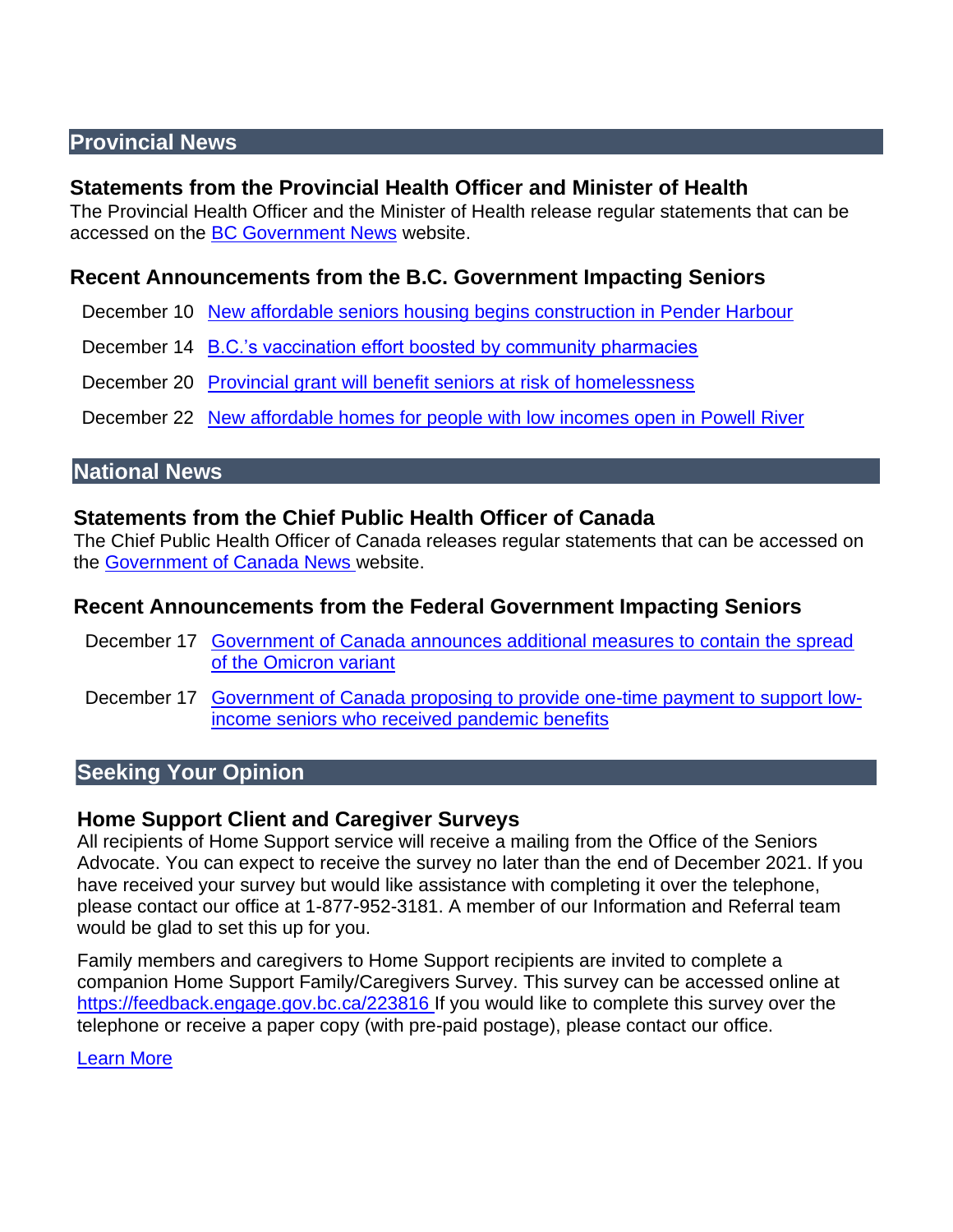# **Accessibility and the BC Building Code**

The BC government is working to update the BC Building Code to make new buildings more accessible. The first step invites the public to provide feedback about barriers and priorities to enhance accessibility requirements in new buildings. Feedback will be accepted until January 13, 2022, and translations are available in Simplified and Traditional Chinese, as well as Punjabi and French.

#### [Learn More](https://engage.gov.bc.ca/govtogetherbc/consultation/building-code-accessibility/)

### **Senior Peer Counselling of British Columbia**

Community seniors across B.C. are eligible to receive free training for their seniors' volunteers. Senior Peer Counselling in BC (SPCBC) is seeking to help older adults troubled by loneliness, social isolation, depression and anxiety. After completion a training course, be it senior peer counselling, friendly visitors or friendly phone callers, the senior volunteers will be able to help address seniors' issues in their community. Learn more by visiting the **SPCBC** website or contact Larry Shapiro at [lshapiro@lshapiro.com o](mailto:lshapiro@lshapiro.com)r at 778-997-3294 for more information.

#### [Learn More](https://spcbc.ca/)

### **Recent Research**

## **Adapting Mindfulness-Based Interventions for Residents of Long-Term Care Facilities**

#### (Gerontology & Geriatric Medicine)

This paper presents the results from a pilot study of an individual Mindfulness-based intervention (MBI) designed for residents of long-term care facilities.

#### [Learn More](https://pubmed.ncbi.nlm.nih.gov/34869793/)

## **Navigating medical assistance in dying from Bill C-14 to Bill C-7: a qualitative study**

#### (BMC Health Services Research)

This paper discusses Medical Assistance in Dying (MAID) and the new legislation that was introduced (Bill C-7) that extended assisted death to persons whose natural death is not reasonably foreseeable.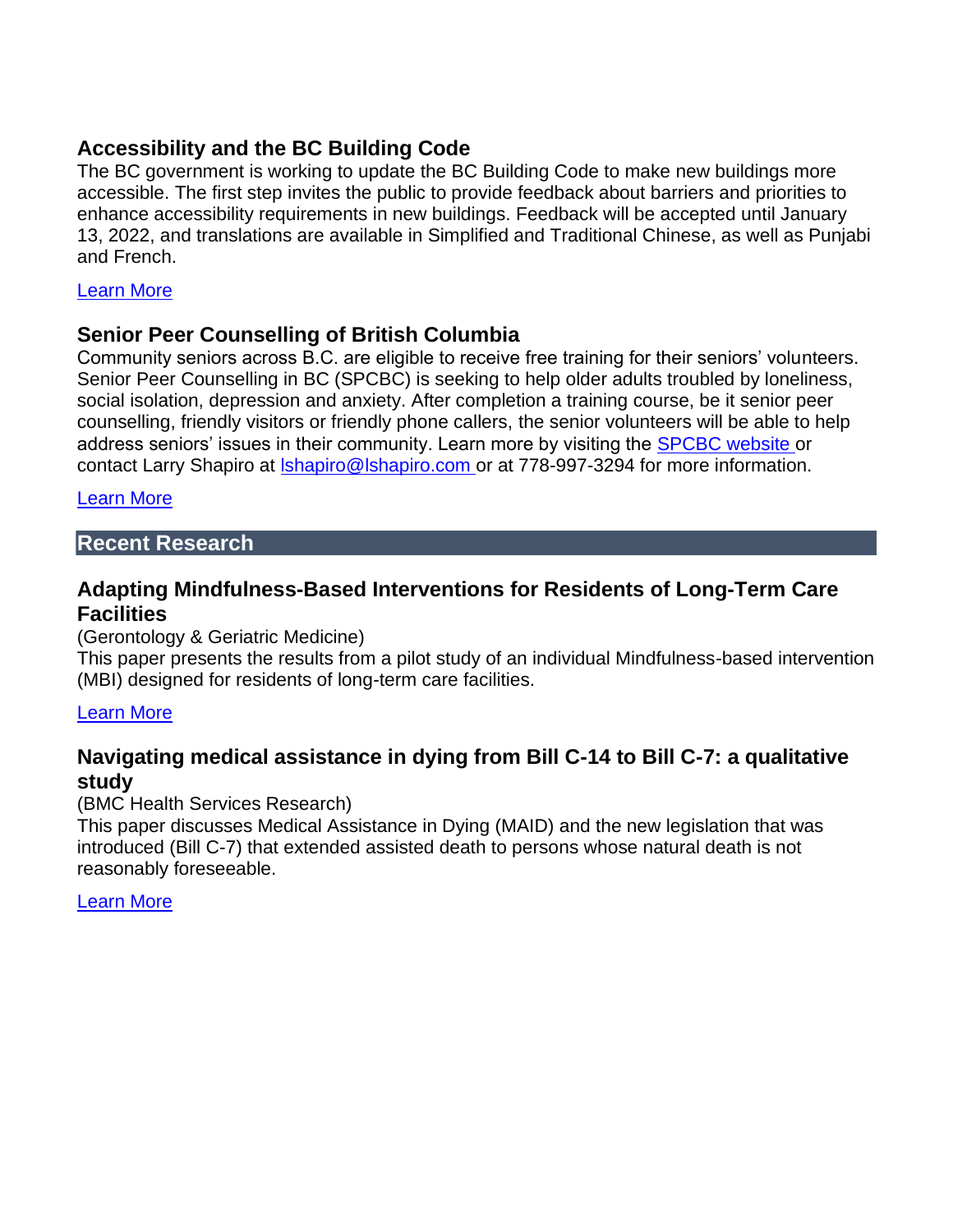# **Care home visitor policies: a global scan of the latest strategies in countries with high vaccination rates**

(International Public Policy Observer)

A scan of long-term care visitor policies was done by members of the LTCcovid network, a global platform that shares learning on COVID policy and practice responses in long-term care systems. It includes detailed case studies from six countries: Australia, Canada, Iceland, Israel, Norway and the Netherlands.

### [Learn More](https://covidandsociety.com/care-home-visitor-policies-global-scan-latest-strategies-countries-high-vaccination-rates/)

# **How Residents' Quality of Life are Represented in Long-Term Care Policy: A Novel Method to Support Policy Analysis**

(Journal of Long-Term Care)

A pan-Canadian research team investigated federal and provincial policies' influence on the quality of life of older people living in residential LTC in four provinces: British Columbia, Alberta, Ontario, and Nova Scotia.

### [Learn More](https://journal.ilpnetwork.org/articles/10.31389/jltc.79/)

# **Beyond Successful Aging 2.0: Inequalities, Ageism, and the Case for Normalizing Old Ages**

### (The Journals of Gerontology)

This article reviews challenges to Rowe and Kahn's Successful Aging (SA) framework and advocates for a paradigm shift that recasts the problem of aging. This approach seeks to normalize old age, valuing both different modes of aging and old age itself.

### [Learn More](https://academic.oup.com/psychsocgerontology/article/76/9/1817/5811407)

# **The Mental and Physical Health Profiles of Older Adults Who Endorse Elevated Autistic Traits**

(The Journals of Gerontology)

This paper examines adults aged 50-81 years that experienced persistent sociocommunicative trails characteristic of autism.

### [Learn More](https://academic.oup.com/psychsocgerontology/article/76/9/1726/5881354)

# **Is This Phishing? Older Age Is Associated With Greater Difficulty Discriminating Between Safe and Malicious Emails**

(The Journals of Gerontology)

This paper investigates whether old age is associated with differences in perceived suspiciousness of phishing emails. The findings suggest that cognitively normal older adults may be at particular risk for online fraud because of an age-associated reduction in their sensitivity to the credibility of emails.